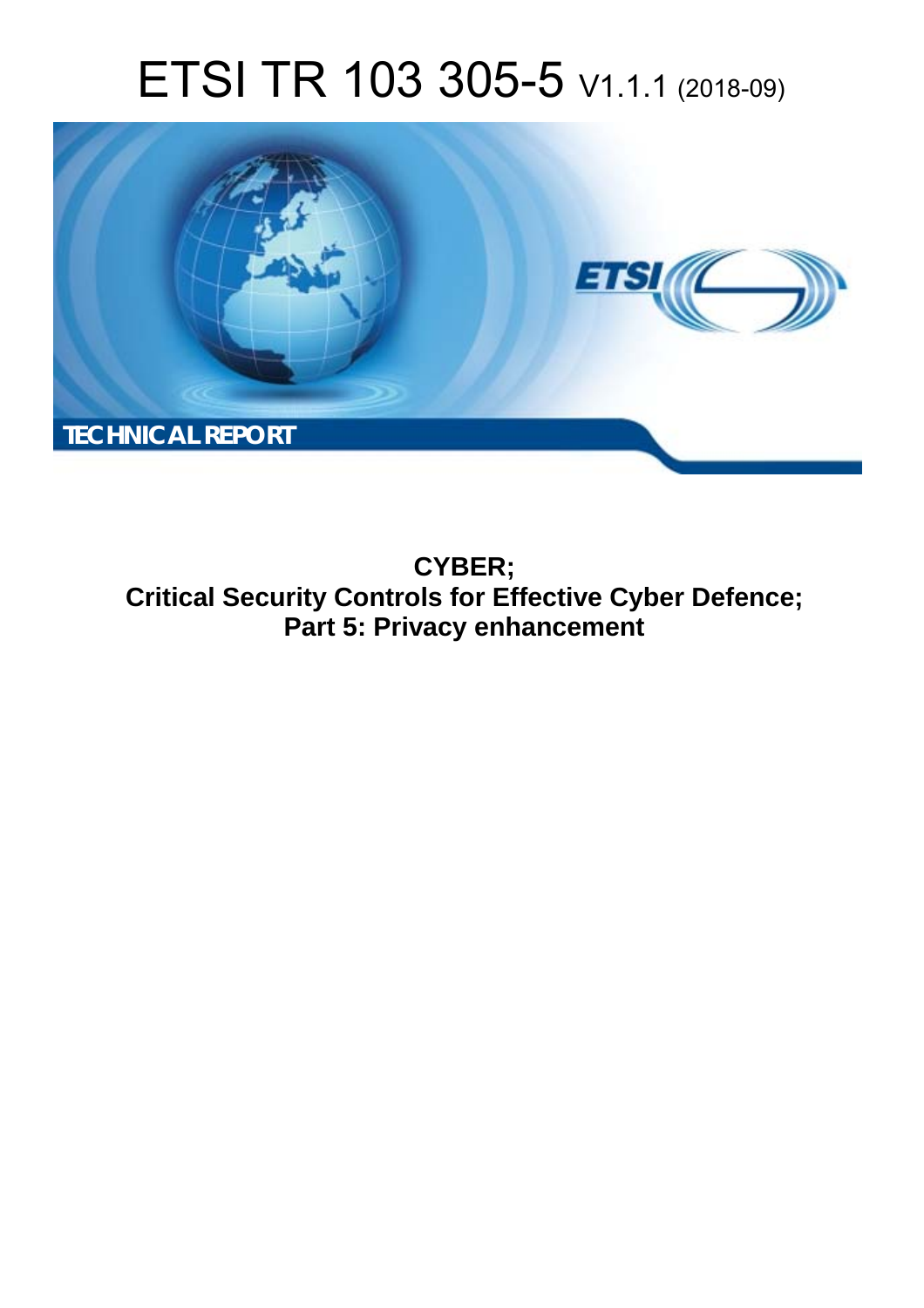Reference DTR/CYBER-0034-5

Keywords

& yber security, & yber-defence, information assurance, privacy

#### *ETSI*

#### 650 Route des Lucioles F-06921 Sophia Antipolis Cedex - FRANCE

Tel.: +33 4 92 94 42 00 Fax: +33 4 93 65 47 16

Siret N° 348 623 562 00017 - NAF 742 C Association à but non lucratif enregistrée à la Sous-Préfecture de Grasse (06) N° 7803/88

#### *Important notice*

The present document can be downloaded from: <http://www.etsi.org/standards-search>

The present document may be made available in electronic versions and/or in print. The content of any electronic and/or print versions of the present document shall not be modified without the prior written authorization of ETSI. In case of any existing or perceived difference in contents between such versions and/or in print, the only prevailing document is the print of the Portable Document Format (PDF) version kept on a specific network drive within ETSI Secretariat.

Users of the present document should be aware that the document may be subject to revision or change of status. Information on the current status of this and other ETSI documents is available at <https://portal.etsi.org/TB/ETSIDeliverableStatus.aspx>

If you find errors in the present document, please send your comment to one of the following services: <https://portal.etsi.org/People/CommiteeSupportStaff.aspx>

#### *Copyright Notification*

No part may be reproduced or utilized in any form or by any means, electronic or mechanical, including photocopying and microfilm except as authorized by written permission of ETSI. The content of the PDF version shall not be modified without the written authorization of ETSI. The copyright and the foregoing restriction extend to reproduction in all media.

> © ETSI 2018. All rights reserved.

**DECT**TM, **PLUGTESTS**TM, **UMTS**TM and the ETSI logo are trademarks of ETSI registered for the benefit of its Members. **3GPP**TM and **LTE**TM are trademarks of ETSI registered for the benefit of its Members and of the 3GPP Organizational Partners. **oneM2M** logo is protected for the benefit of its Members.

**GSM**® and the GSM logo are trademarks registered and owned by the GSM Association.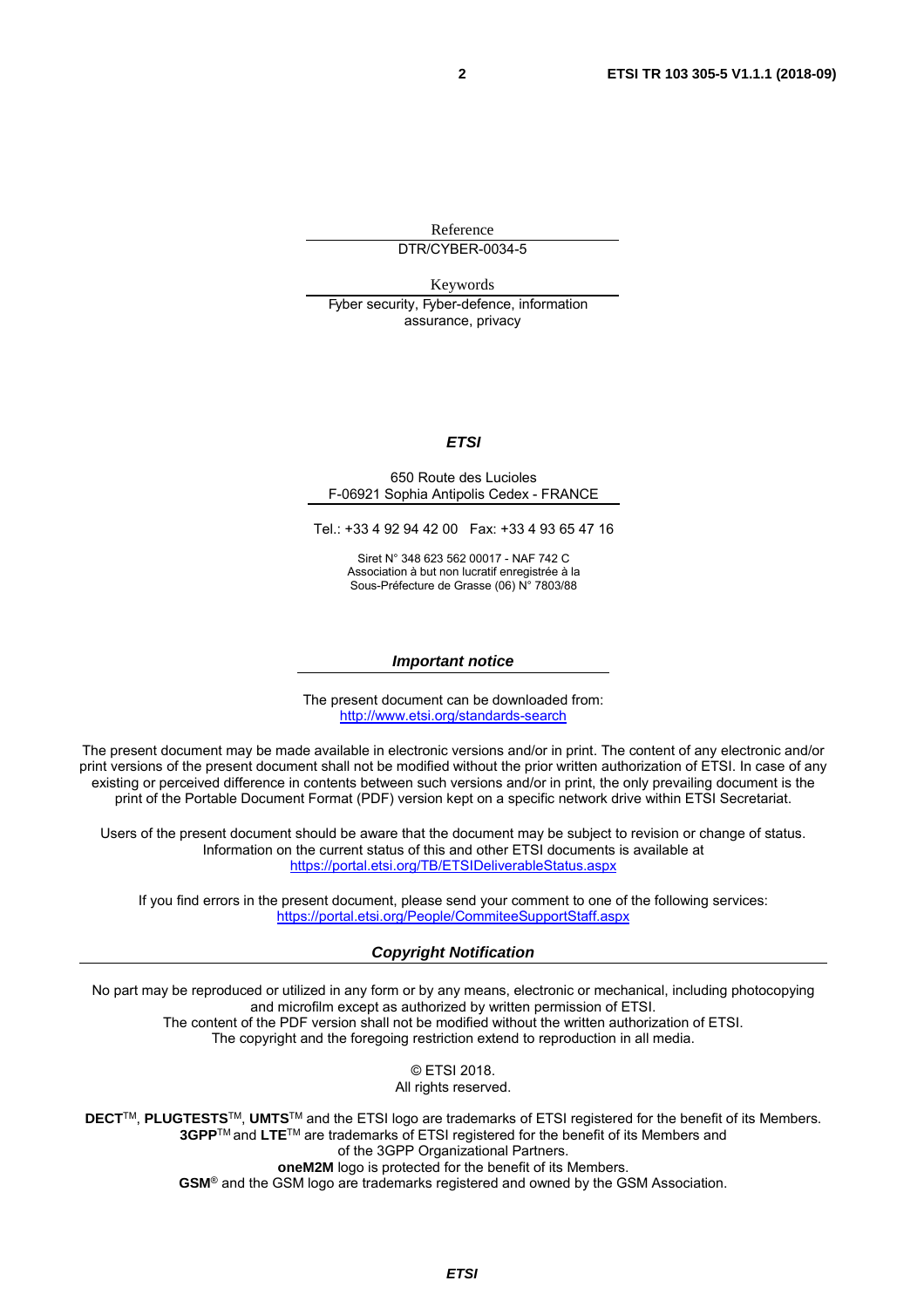## Contents

| 1          |                                                                                             |  |
|------------|---------------------------------------------------------------------------------------------|--|
| 2          |                                                                                             |  |
| 2.1        |                                                                                             |  |
| 2.2        |                                                                                             |  |
| 3          |                                                                                             |  |
| 4          |                                                                                             |  |
| 4.1<br>4.2 |                                                                                             |  |
| 4.2.1      |                                                                                             |  |
| 4.2.2      |                                                                                             |  |
| 4.2.3      |                                                                                             |  |
| 4.2.4      |                                                                                             |  |
| 4.2.5      |                                                                                             |  |
| 4.2.6      |                                                                                             |  |
| 4.2.7      |                                                                                             |  |
| 4.2.8      |                                                                                             |  |
| 4.2.9      |                                                                                             |  |
| 4.2.10     |                                                                                             |  |
| 5          | How to support the EU General Data Protection Regulation (GDPR) using the Critical Security |  |
|            |                                                                                             |  |
| 5.1        |                                                                                             |  |
| 5.2        |                                                                                             |  |
| 5.3        |                                                                                             |  |
| 5.4        |                                                                                             |  |
| 5.5        |                                                                                             |  |
| 5.6        |                                                                                             |  |
|            |                                                                                             |  |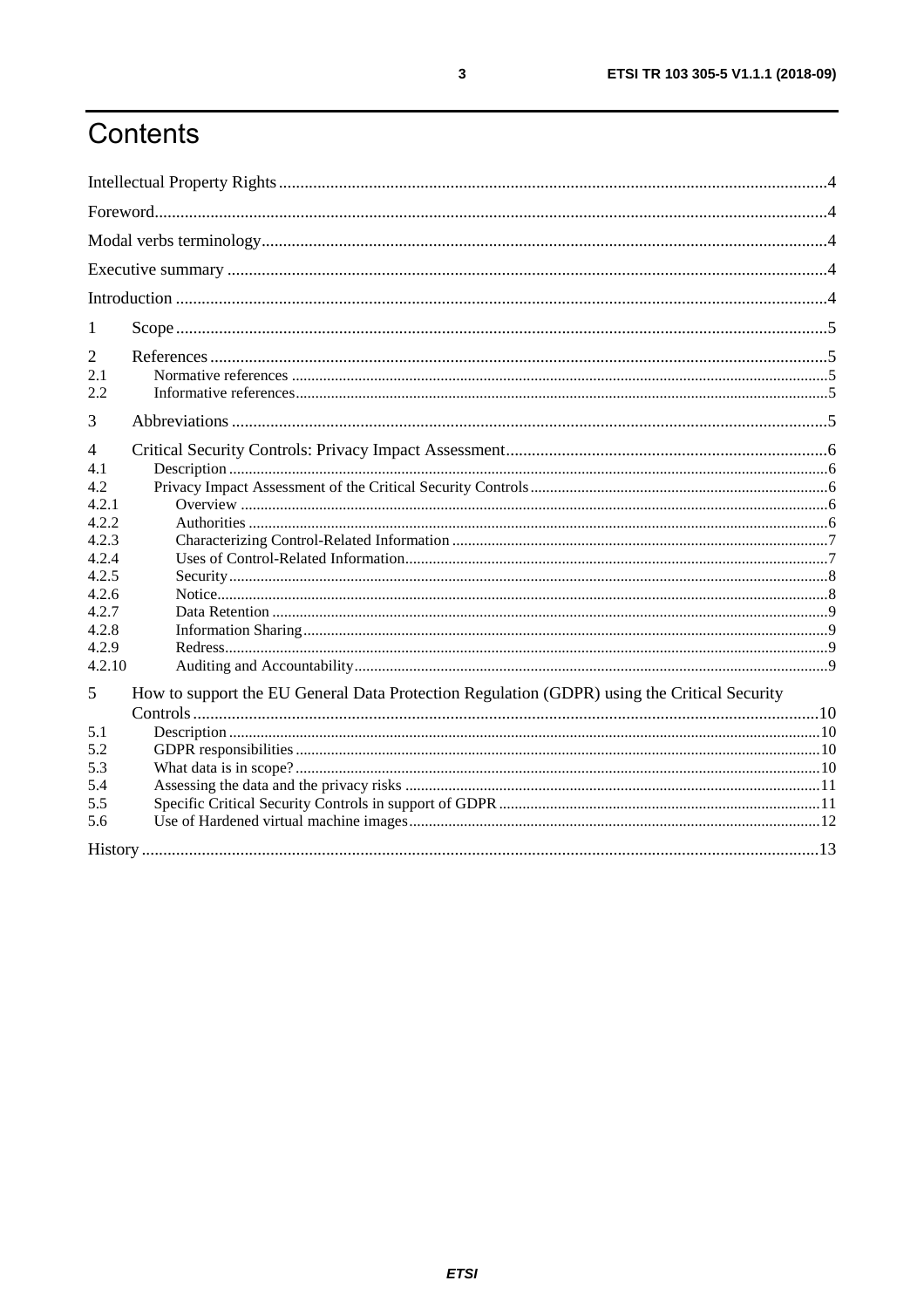## <span id="page-3-0"></span>Intellectual Property Rights

#### Essential patents

IPRs essential or potentially essential to normative deliverables may have been declared to ETSI. The information pertaining to these essential IPRs, if any, is publicly available for **ETSI members and non-members**, and can be found in ETSI SR 000 314: *"Intellectual Property Rights (IPRs); Essential, or potentially Essential, IPRs notified to ETSI in respect of ETSI standards"*, which is available from the ETSI Secretariat. Latest updates are available on the ETSI Web server (<https://ipr.etsi.org/>).

Pursuant to the ETSI IPR Policy, no investigation, including IPR searches, has been carried out by ETSI. No guarantee can be given as to the existence of other IPRs not referenced in ETSI SR 000 314 (or the updates on the ETSI Web server) which are, or may be, or may become, essential to the present document.

#### **Trademarks**

The present document may include trademarks and/or tradenames which are asserted and/or registered by their owners. ETSI claims no ownership of these except for any which are indicated as being the property of ETSI, and conveys no right to use or reproduce any trademark and/or tradename. Mention of those trademarks in the present document does not constitute an endorsement by ETSI of products, services or organizations associated with those trademarks.

## Foreword

This Technical Report (TR) has been produced by ETSI Technical Committee Cyber Security (CYBER).

The present document is part 5 of a multi-part deliverable covering the Critical Security Controls for Effective Cyber Defence. Full details of the entire series can be found in part 1 [\[i.2\]](#page-4-0).

## Modal verbs terminology

In the present document "**should**", "**should not**", "**may**", "**need not**", "**will**", "**will not**", "**can**" and "**cannot**" are to be interpreted as described in clause 3.2 of the [ETSI Drafting Rules](https://portal.etsi.org/Services/editHelp!/Howtostart/ETSIDraftingRules.aspx) (Verbal forms for the expression of provisions).

"**must**" and "**must not**" are **NOT** allowed in ETSI deliverables except when used in direct citation.

## Executive summary

The present document is an evolving repository for privacy enhancement guidelines for Critical Security Control implementations. These guidelines include a privacy impact assessment mechanism and as well as implementations to meet provisions of the EU General Data Protection Regulation (GDPR) using the Critical Security Controls.

## Introduction

The Critical Security Controls ("the Controls") exist within a larger cyber security ecosystem that relies on the Controls as critically important defensive measures. There are a variety of mechanisms that facilitate and encourage their use one of which notably includes privacy protection. In addition, the Controls can help meet provisions of the EU General Data Protection Regulation (GDPR) using the Critical Security Controls. The present document is directed at both privacy objectives.

NOTE: Clause 4 existed in a previous version of ETSI TR 103 305-4 [[i.3](#page-4-0)] and was moved to the present document.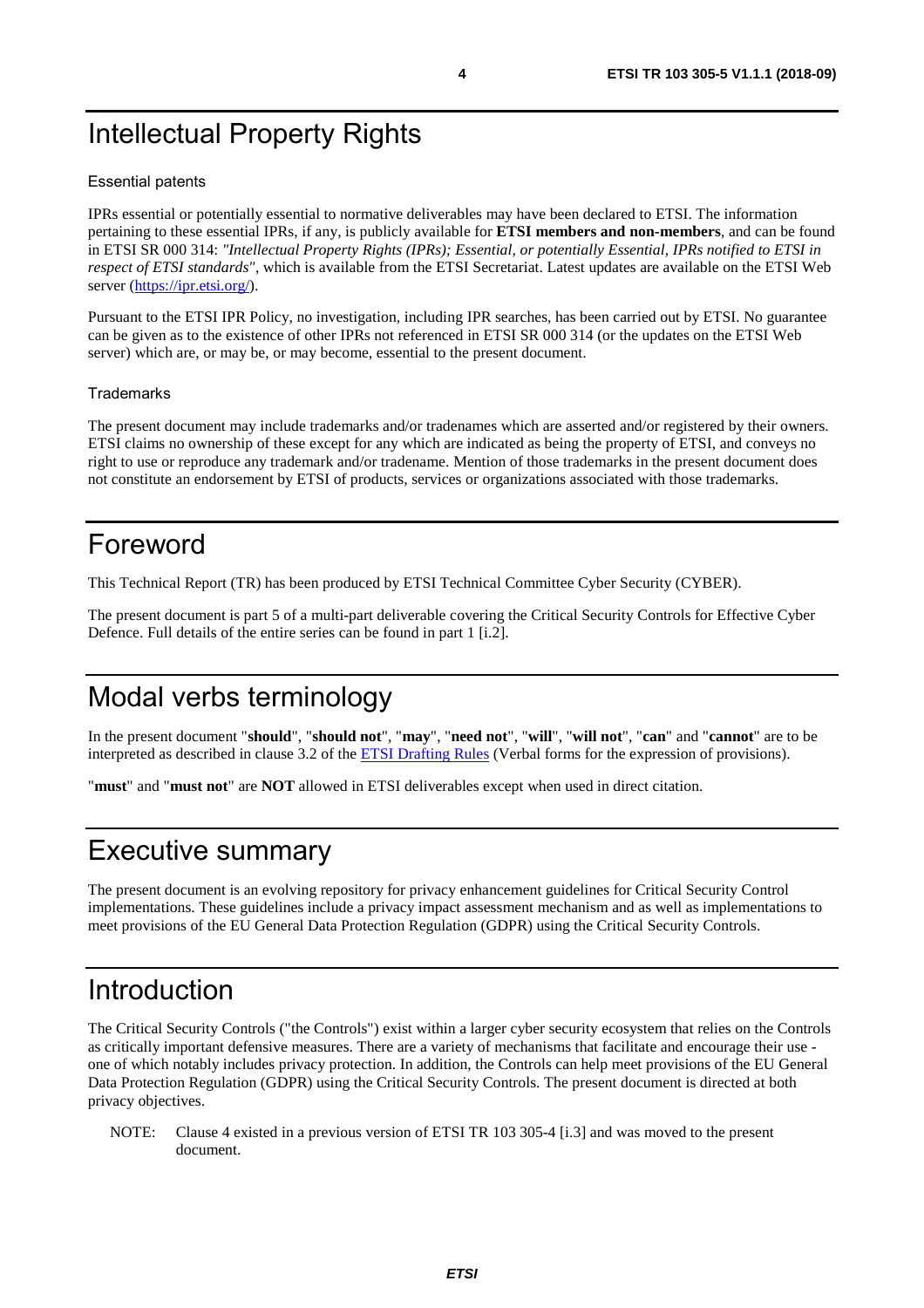## <span id="page-4-0"></span>1 Scope

The present document is an evolving repository for privacy enhancing implementations using the Critical Security Controls [i.2]. These presently include a privacy impact assessment and use of the Controls to help meet provisions of the EU General Data Protection Regulation (GDPR) [i.1].

## 2 References

### 2.1 Normative references

Normative references are not applicable in the present document.

### 2.2 Informative references

References are either specific (identified by date of publication and/or edition number or version number) or non-specific. For specific references, only the cited version applies. For non-specific references, the latest version of the reference document (including any amendments) applies.

NOTE: While any hyperlinks included in this clause were valid at the time of publication, ETSI cannot guarantee their long term validity.

The following referenced documents are not necessary for the application of the present document but they assist the user with regard to a particular subject area.

| [i.1]               | Regulation (EU) 2016/679 of the European Parliament and of the Council of 27 April 2016 on the<br>protection of natural persons with regard to the processing of personal data and on the free<br>movement of such data, and repealing Directive 95/46/EC (General Data Protection Regulation). |
|---------------------|-------------------------------------------------------------------------------------------------------------------------------------------------------------------------------------------------------------------------------------------------------------------------------------------------|
| $\lceil 1.2 \rceil$ | ETSI TR 103 305-1: "CYBER; Critical Security Controls for Effective Cyber Defence; Part 1: The<br>Critical Security Controls".                                                                                                                                                                  |
| [i.3]               | ETSI TR 103 305-4: "CYBER; Critical Security Controls for Effective Cyber Defence; Part 4:<br>Facilitation Mechanisms".                                                                                                                                                                         |
| [i.4]               | U.S. Department of Homeland Security (DHS): "Fair Information Practice Principles (FIPPs)".                                                                                                                                                                                                     |
| NOTE:               | Available at https://www.dhs.gov/publication/fair-information-practice-principles-fipps-0#.                                                                                                                                                                                                     |

## 3 Abbreviations

For the purposes of the present document, the following abbreviations apply:

| 3 <sup>rd</sup> Generation Partnership Project |
|------------------------------------------------|
| <b>Customer Relationship Management</b>        |
| Critical Security Control or Capability        |
| Department of Homeland Security                |
| European Union                                 |
| Fair Information Practice Principles           |
| <b>General Data Protection Regulation</b>      |
| Global System for Mobile                       |
| <b>Internet Protocol</b>                       |
| <b>Information Technology</b>                  |
| Privacy Impact Assessment                      |
| Personally Identifiable Information            |
|                                                |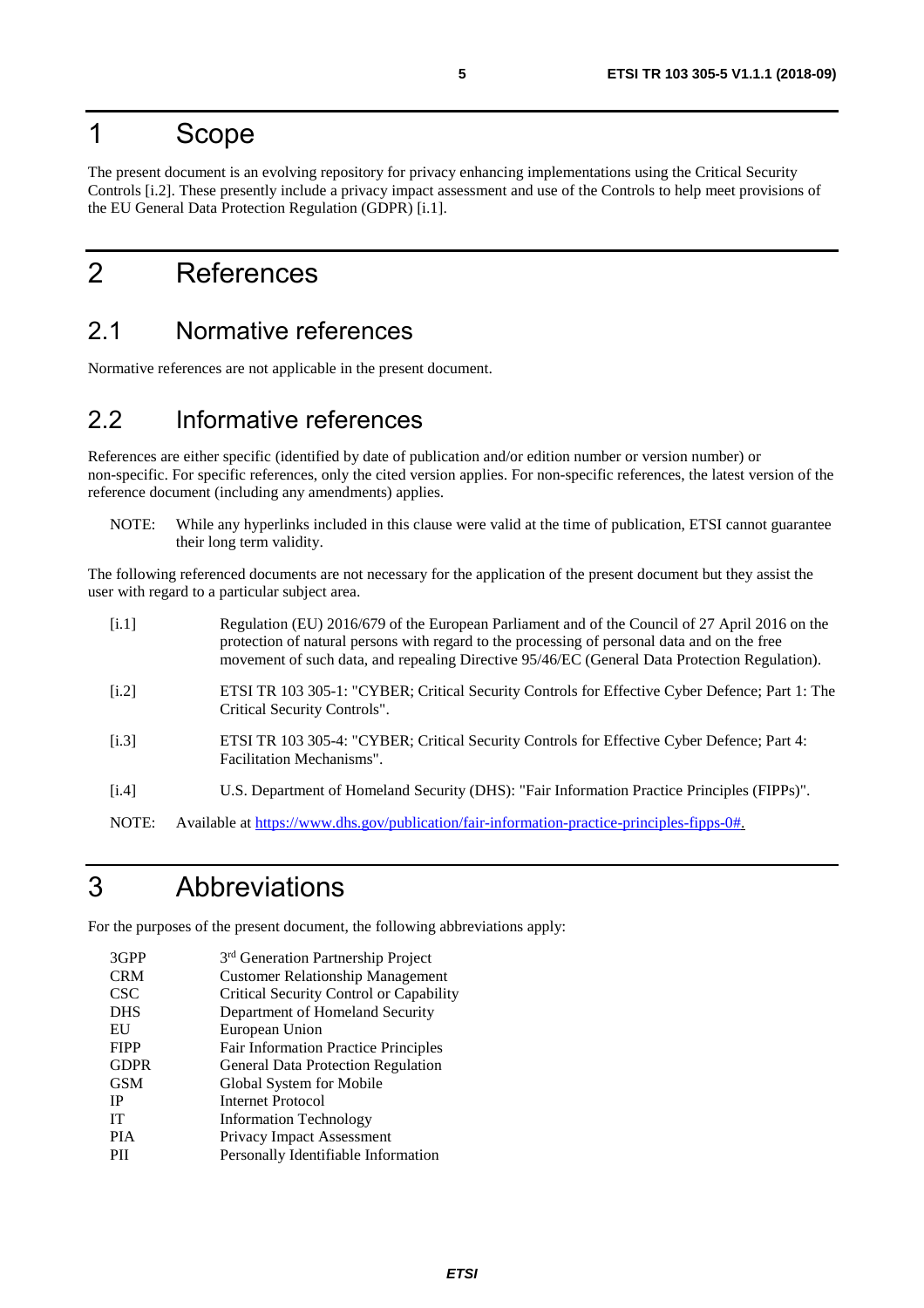## <span id="page-5-0"></span>4 Critical Security Controls: Privacy Impact Assessment

## 4.1 Description

An effective posture of enterprise cybersecurity need not, and, indeed, should not compromise individual privacy. Many laws, regulations, guidelines, and recommendations exist to safeguard privacy, and enterprises will, in many cases, adapt their existing policies on privacy as they apply the Controls.

Use of the Controls should support the general principles embodied in the *General Data Protection Regulation* [[i.1\]](#page-4-0) and the *Fair Information Practice Principles* (FIPPs) [\[i.4](#page-4-0)]. All enterprises that apply the Controls should undertake - and make available - privacy impact assessments of relevant systems to ensure that appropriate protections are in place as the Controls are implemented. Every enterprise should also regularly review these assessments as material changes to its cybersecurity posture are adopted. The aim is to assess and mitigate the major potential privacy risks associated with implementing specific Controls as well as evaluate the overall impact of the Controls on individual privacy.

The following framework guides this efforts and provides an outline for a Privacy Impact Assessment.

## 4.2 Privacy Impact Assessment of the Critical Security Controls

#### 4.2.1 Overview

Outline the purpose of each Control and provide justification for any actual or potential intersection with privacysensitive information:

- Where possible, identify how technologies, procedures, and data flows are used to implement the Control. Provide a brief description of how the Control generally collects and stores information. Identify the type of data collected by the Control and the kinds of information that can be derived from this data. In discussing how the Control might collect and use PII, include a typical transaction that details the life cycle of that PII from collection to disposal.
- Describe the measures necessary to protect privacy data and mitigate any risks of unauthorized access or inadvertent disclosure of the data. The aim here is not to list every possible risk to privacy, but rather, to provide a holistic view of the risks to privacy that could arise from implementation of the Control.
- Describe any potential ad-hoc or routine information sharing that will result from the implementation of the Control both within the enterprise and with external sharing partners. Also describe how such external sharing is compatible with the original collection of the information, and what agreements would need to be in place to support this sharing.

#### 4.2.2 Authorities

Identify the legal authorities or enterprise policies that would permit or, conversely, limit or prohibit the collection or use of information by the Control:

- List the statutory and regulatory authorities that would govern operation of the Control, including the authorities to collect the information identified above. Explain how the statutory and regulatory authorities permit or would limit collection and use of the information or govern geographic storage requirements. If the Control would conceivably collect Personally Identifiable Information (PII), also identify the specific statutory authority that would permit such collection.
- Would the responsible office of an enterprise be able to rely on authorities of another parent organization, subsidiary, partner or agency?
- Might the information collected by the Control be received from a foreign user, organization or government? If so, do any international agreement, contract, privacy policy or memorandum of understanding exist to support or otherwise govern this collection?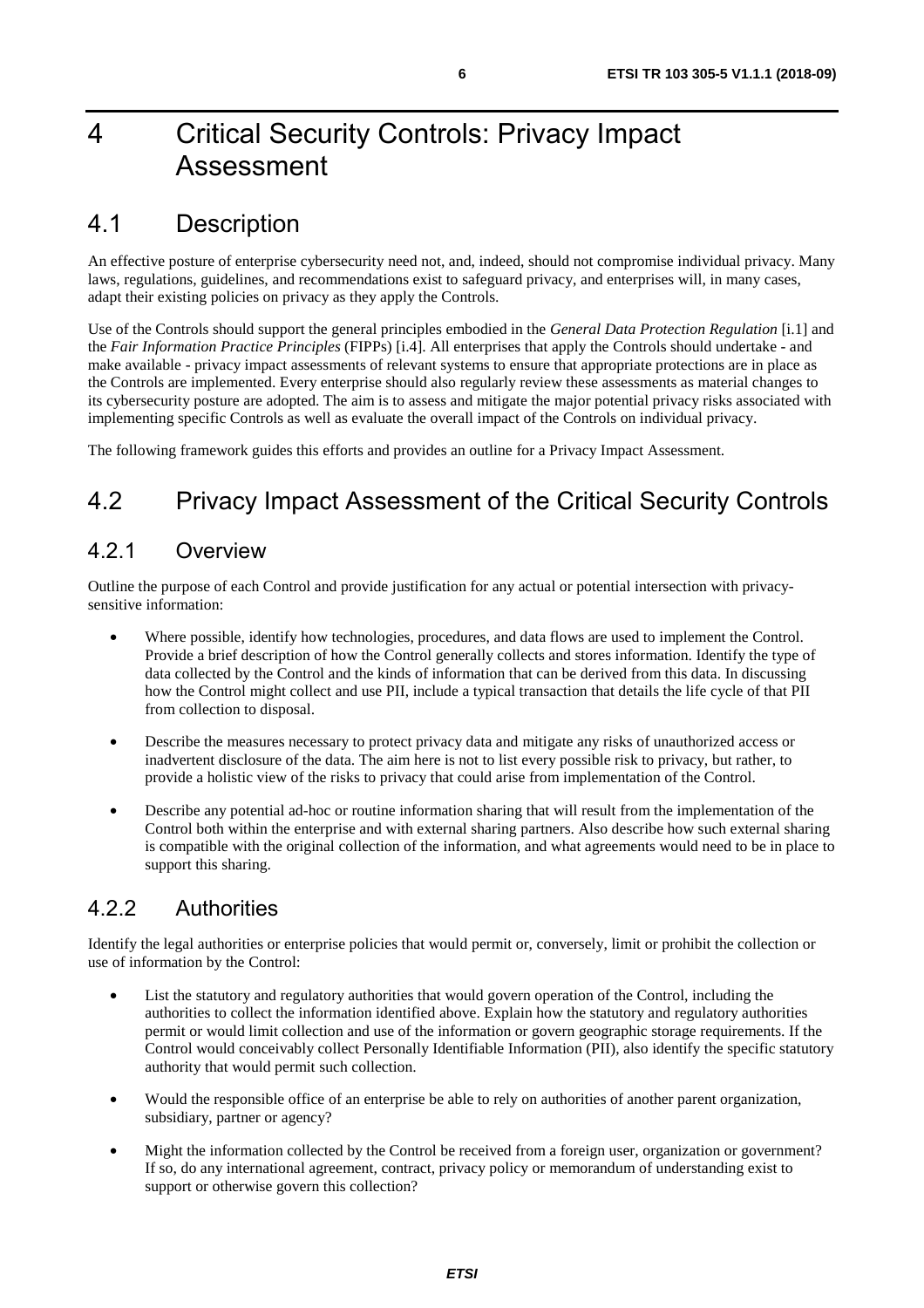#### <span id="page-6-0"></span>4.2.3 Characterizing Control-Related Information

Identify the type of data the Control collects, uses, disseminates, or maintains:

- For each Control, identify both the categories of technology sources, logs, or individuals from whom information would be collected, and, for each category, list any potential PII, that might be gathered, used, or stored to support the Control:
	- Relevant information here includes (but is not limited to): name; date of birth; mailing address; telephone numbers; social security number; e-mail address; mother's maiden name; medical records locators; bank account numbers; health plan beneficiaries; any other account numbers; certificates or other license numbers; vehicle identifiers, including license plates; marriage records; civil or criminal history information; medical records; device identifiers and serial numbers; education records; biometric identifiers; photographic facial images; or any other unique identifying number or characteristic.
- If the output of the Control, or system on which it operates, creates new information from data collected (for example, a scoring, analysis, or report), might this new information have privacy implications? If so, perform the same above analysis on the newly created information.
- If the Control uses information from commercial sources or publicly available data to enrich other data collected, explain how this information might be used:
	- Commercial data includes information from data aggregators (such as threat feeds, or malware databases), or from social networking sources where the information was originally collected by a private organization.
	- Publicly available data includes information obtained from network services, news feeds, or from state or local public records, such as court records where the records are received directly from the state or local agency, rather than from a commercial data aggregator.
	- Identify scenarios with this enriched data might derive data that could have privacy implications. If so, perform the same above analysis on the newly created information.
- Identify and discuss the privacy risks for Control information and explain how they are mitigated. Specific risks may be inherent in the sources or methods of collection.
- Consider the following Fair Information Practice Principles (FIPPs):
	- *Principle of Purpose Specification:* Explain how the collection of PII by the Control links to the cybersecurity needs of the enterprise.
	- *Principle of Minimization:* Is the PII data directly relevant and necessary to accomplish the specific purposes of the Control?
	- *Principle of Individual Participation:* Does the Control, to the extent possible and practical, collect PII directly from individuals?

#### 4.2.4 Uses of Control-Related Information

Describe the Control's use of PII or privacy protected data. Describe how and why the Control uses this data:

- List likely uses of the information collected or maintained, both internal and external to the enterprise. Explain how and why different data elements will be used. If national personal identifiers such as Social Security numbers are collected for any reason, for example, describe why such collection is necessary and how such information would be used. Describe types of procedures and protections to be in place to ensure that information is handled appropriately, and policies that need to be in place to provide user notification.
- Does the Control make use of technology to conduct electronic searches, queries, or analyses in a database to discover or locate a predictive pattern or an anomaly? If so, describe what results would be achieved and if there would be possibility of privacy implications.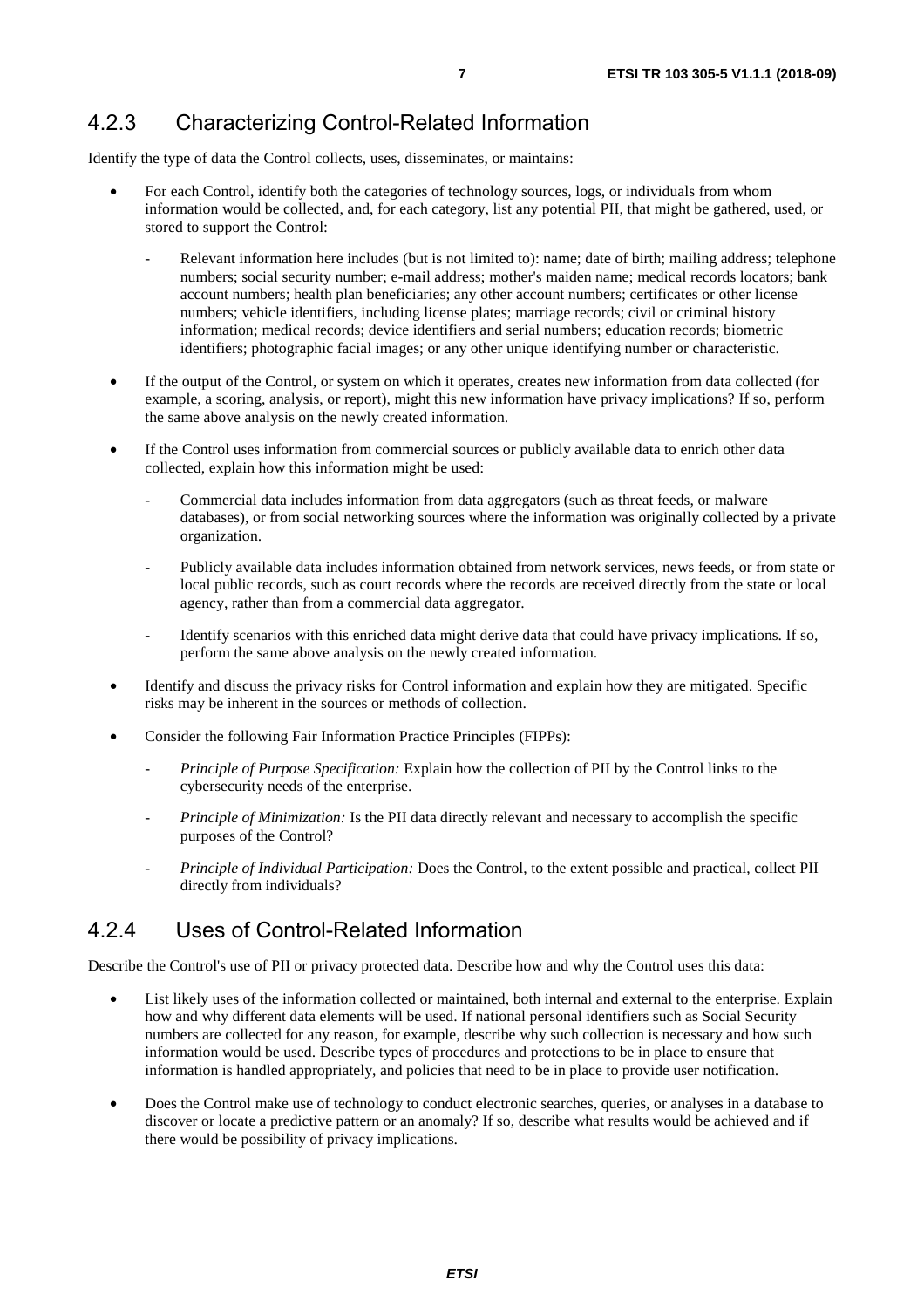- <span id="page-7-0"></span>• Some Controls require the processing of large amounts of information in response to user inquiry or programmed functions. The Controls may help identify data that were previously not identifiable and may generate the need for additional research by analysts or other employees. Some Controls are designed to perform complex analytical tasks resulting in other types of data, matching, relational analysis, scoring, reporting, or pattern analysis.
- Discuss the results generated by the uses described above, including link analysis, scoring, or other analyses. These results may be generated electronically by the information system, or manually through review by an analyst. Would these results potentially have privacy implications?
- Are there other offices or departments within or connected to the enterprise that would receive any data generated? Would there be privacy implications to their use or collection of this data?
- Consider the following FIPPs:
	- *Principle of Transparency:* Is the PIA and related policies clear about the uses of information generated by the Control?
	- *Principle of Use Limitation*: Is the use of information contained in the system relevant to the mission of the Control?

#### 4.2.5 Security

Complete a security plan for the information system(s) supporting the Control:

- Is there appropriate guidance when implementing the Control to ensure that appropriate physical, personnel, IT, and other safeguards are in place to protect privacy protected data flowing to and generated from the Control?
- Consider the following Fair Information Practice principle:
	- *Principle of Security*: Is the security appropriate and proportionate to the protected data?

#### 4.2.6 Notice

Identify if any notice to individuals should be put in place regarding implementation of the Control, PII collected, the right to consent to uses of information, and the right to decline to provide information (if practicable):

- Define how the enterprise might require notice to individuals prior to the collection of information.
- Enterprises often provide written or oral notice to employees, customers, shareholders, and other stakeholders before they collect information from individuals. For private companies, collecting information from consumers, publicly available privacy policies are used. Describe what notice might be relevant to individuals whose information might be collected by the Control.
- If notice might not, or cannot be provided, define if one is required or how it can be mitigated. For certain law enforcement operations, notice may not be appropriate - enterprises would then explain how providing direct notice to the individual at the time of collection would undermine a law enforcement mission.
- Discuss how the notice provided corresponds to the purpose of the Control and the declared uses. Discuss how the notice given for the initial collection is consistent with the stated use(s) of the information. Describe how implementation of the Control mitigates the risks associated with potentially insufficient notice and opportunity to decline or consent.
- Consider the following FIPPs:
	- *Principle of Transparency*: Will this Control allow sufficient notice to be provided to individuals?
	- *Principle of Use Limitation:* Is the information used only for the purpose for which notice was provided either directly to individuals or through a public notice? What procedures can be put in place to ensure that information is used only for the purpose articulated in the notice?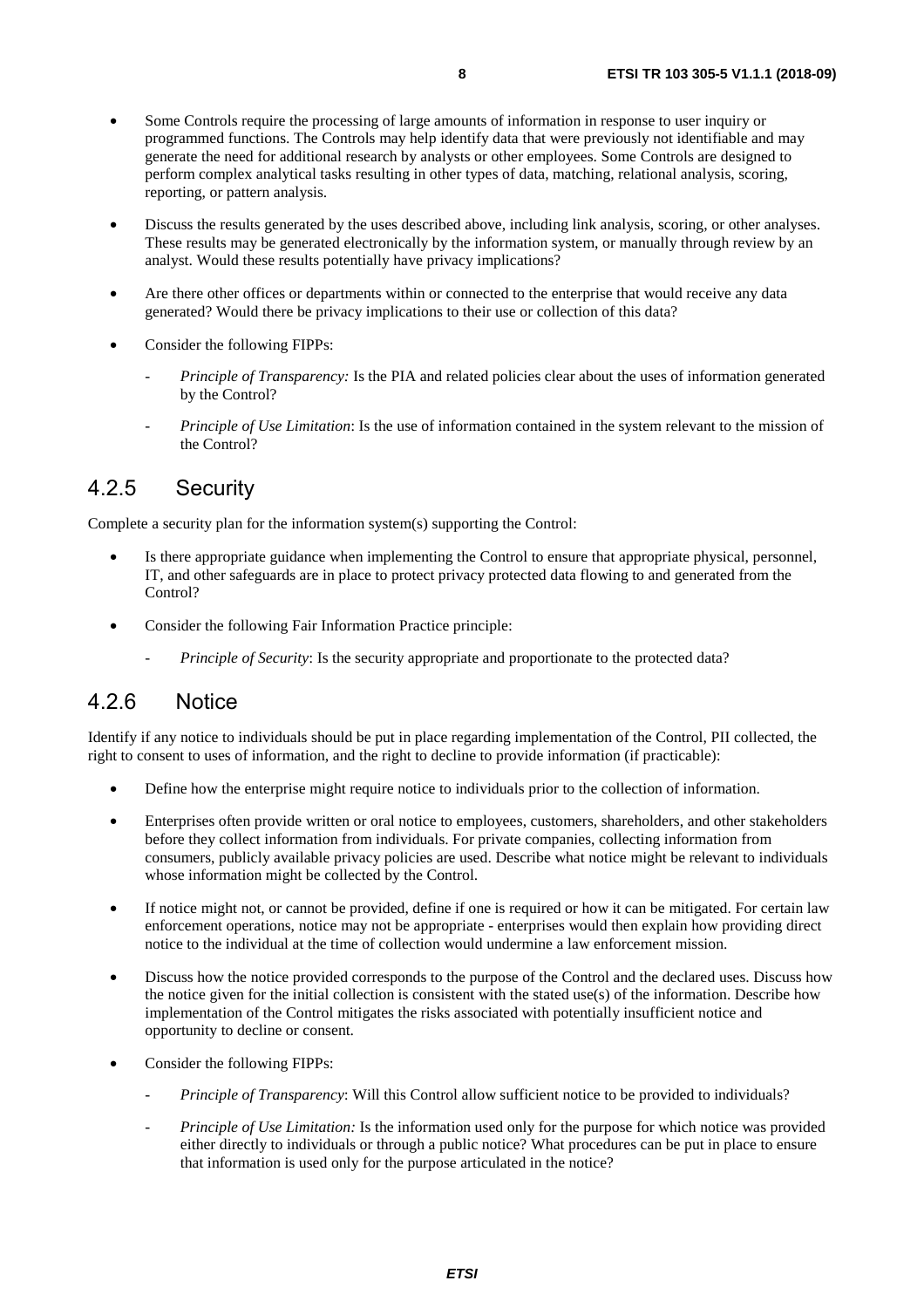<span id="page-8-0"></span>- *Principle of Individual Participation*: Will the enterprise be required to provide notice to individuals regarding redress, including access and correction, including other purposes of notice such as types of information and controls over security, retention, disposal, etc.?

#### 4.2.7 Data Retention

Will there be a requirement to develop a records retention policy, subject to approval by the appropriate enterprise authorities (e.g. management, Board), to govern information gathered and generated by the Control?

- Consider the following FIPPs below to assist in providing a response:
	- *Principle of Minimization:* Does the Control have the capacity to use only the information necessary for declared purposes? Would the Control be able to manage PII retained only for as long as necessary and relevant to fulfill the specified purposes?
	- *Principle of Data Quality and Integrity:* Does the PIA describe policies and procedures required by an organization for how PII is purged once it is determined to be no longer relevant and necessary?

#### 4.2.8 Information Sharing

Describe the scope of the information sharing within and external to the enterprise that could be required to support the Control. External sharing encompasses sharing with other businesses, vendors, private sector groups, or federal, state, local, tribal, and territorial government, as well as with governments or official agencies of other countries:

- For state or local government agencies, or private sector organizations list the general types that might be applicable for the Control, rather than the specific names.
- Describe any agreements that might be required for an organization to conduct information sharing as part of normal enterprise operations.
- Discuss the privacy risks associated with the sharing of information outside of the enterprise. How can those risks be mitigated?
- Discuss how the sharing of information is compatible with the stated purpose and use of the original collection for the Control.

#### 4.2.9 Redress

Enterprises should have in place procedures for individuals to seek redress if they believe their PII may have been improperly or inadvertently disclosed or misused through implementation of the Controls. These procedures may include allowing them to file complaints about what data is collected or how it is used:

- Consider the following issue that falls under the FIPP principle of *Individual Participation*:
	- Can a mechanism be applied by which an individual can prevent PII obtained for one purpose from being used for other purposes without the individual's knowledge?

#### 4.2.10 Auditing and Accountability

Describe what technical and policy based safeguards and security measures might be needed to support the Control. Include an examination of technical and policy safeguards, such as information sharing protocols, special access restrictions, and other controls:

- Discuss whether the Control allows for self-audits, permits third party audits, or allows real time or forensic reviews by appropriate oversight agencies.
- Do the IT systems supporting the Control have automated tools to indicate when information is possibly being misused?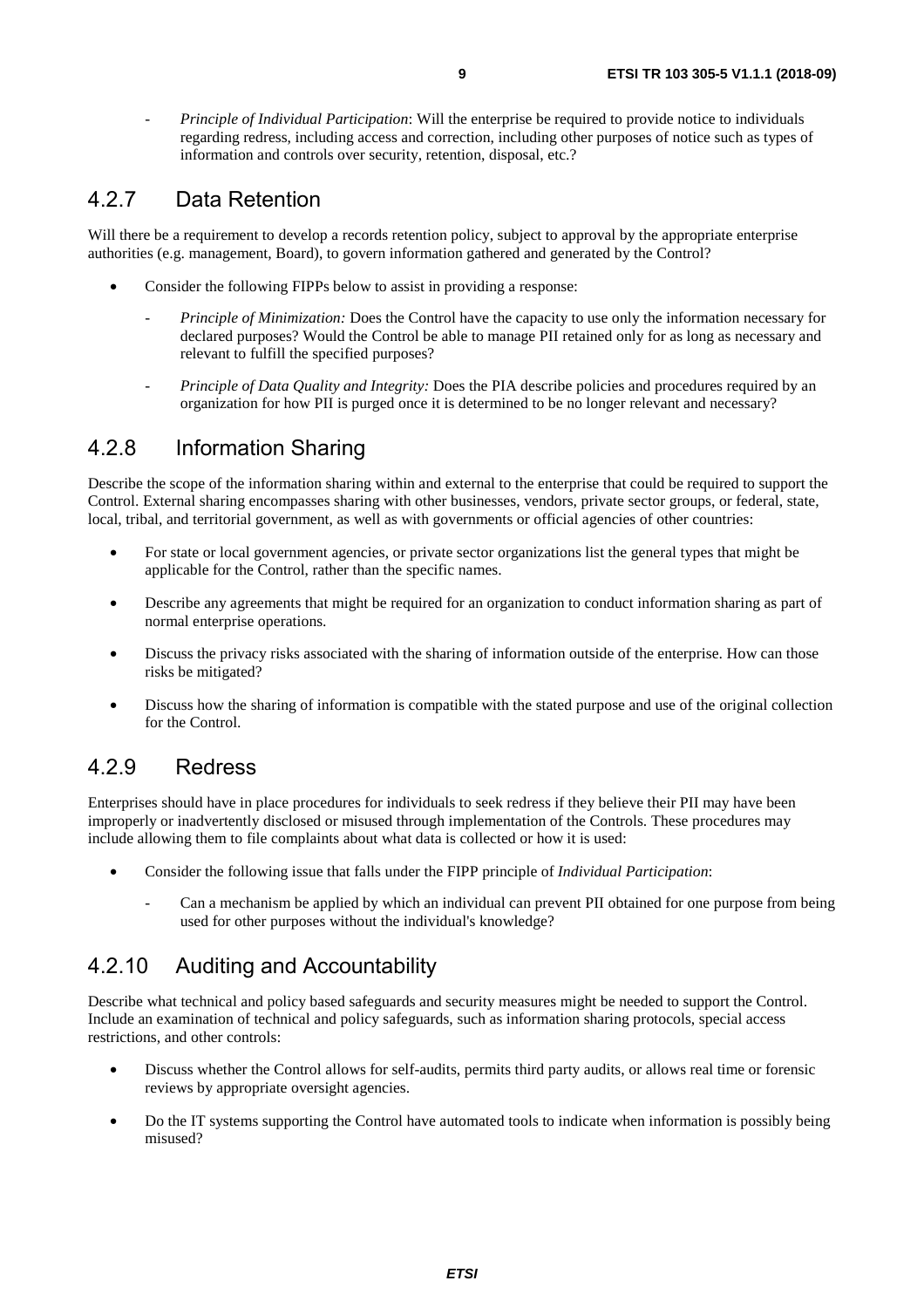- <span id="page-9-0"></span>• Describe what requirements for privacy training should be provided to users either generally or specifically relevant to the Control, including information handling procedures and sensitivity of information. Discuss how individuals who have access to PII collected or generated by the Control should be trained to appropriately handle that information.
- Discuss the types of processes and procedures necessary to review and approve information sharing agreements, new uses of Control information, and new access to Control information by other parties.

## 5 How to support the EU General Data Protection Regulation (GDPR) using the Critical Security **Controls**

### 5.1 Description

The new European Union (EU) General Data Protection Regulation (GDPR) in effect since 25 May 2018 has many repercussions for any organization collecting, processing, and/or storing any EU citizen's information [\[i.1](#page-4-0)].

The regulation's specific requirements focus on the management and protection of personal data related to EU citizens. The essential characteristics of the regulation are to protect personal data as a fundamental right and that privacy is to be respected as an expectation of the GDPR. The GDPR creates a greater level of harmonization across the EU for the sharing and exchange of data. Implementation of the GDPR requirements necessitates a greater level of protection of a person's digital identity.

The reason for such an increased worldwide emphasis on compliance is due to the imposed fines that can be applied if one fail to manage the privacy data appropriately.

#### 5.2 GDPR responsibilities

Two specific roles that are defined in the regulation are data controller and data processor:

- A "data controller" is the collector of the data for internal or outsourced processing. This role is responsible for documenting the format of how the data are to be utilized throughout its lifecycle within the organization, privacy policies, and the ability to process requests for data portability, rectification, objection, etc. The duties that are required for this role include compliance to protect the data subject's rights. Examples of data controllers include social media organizations, education institutions, health organizations, Banks, etc. If one organization determines how the data is to be processed and the purpose of that processing, this indicates a data controller.
- A "data processor" is a natural or legal person, public authority, agency or other body responsible for managing and storing data on behalf of the controller. Specific clauses within the regulation require the same technical and organizational measures to be applied to the controller as well as the processor. An example would be an outsourced payroll company; the data controller tells the payroll organization who to pay and what amount. If an entity is not making these decisions and just acting on a request, this indicates a data processor.

The required liability flows through the chain of data processing. Specifically, the data controller has liability if a data processor fails to fulfill his obligations.

### 5.3 What data is in scope?

Article 4(1) of GDPR states: "'personal data' means any information relating to an identified or identifiable natural person ('data subject'); an identifiable natural person is one who can be identified, directly or indirectly, in particular by reference to an identifier such as a name, an identification number, location data, an online identifier or to one or more factors specific to the physical, physiological, genetic, mental, economic, cultural or social identity of that natural person".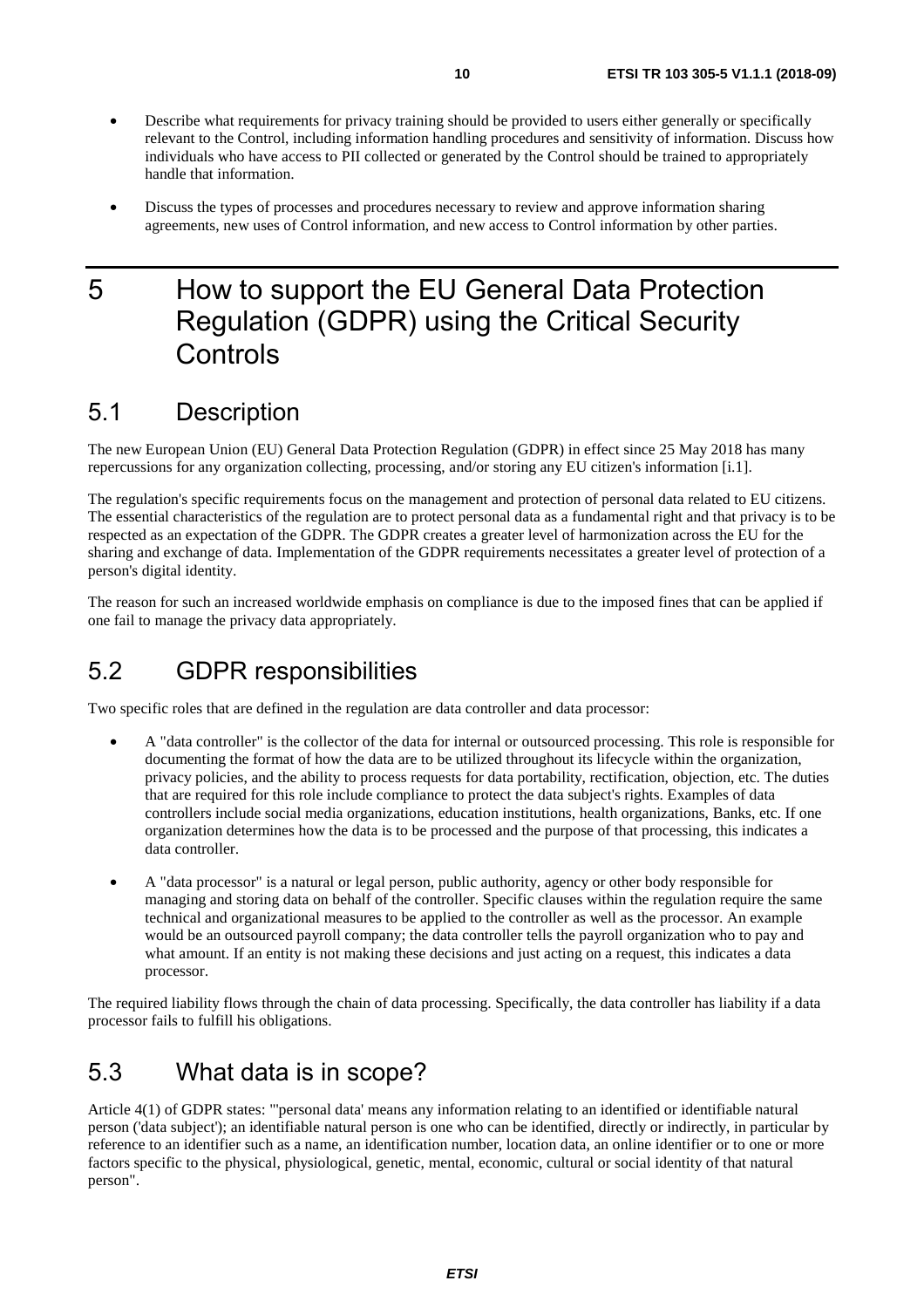<span id="page-10-0"></span>Elements of data types could include IP addresses, cookie data, or a photograph associated to an account. In many cases, personal customer data will be in multiple formats and forms in CRMs (Customer Relationship Management systems), contracts, sales contact databases, etc.

### 5.4 Assessing the data and the privacy risks

Specific items that may be required by the GDPR:

- Mandatory breach notifications fast response and large fines
- The 'Right To Be Forgotten' necessitating the 'ability to be found'
- Consumer profiling restrictions personal data should not be used without consent
- Be accountable for your data conduct a Privacy Impact Assessment to determine what type of Personal Data is handled, processed and stored, and for what purpose
- Access to personal data right to access and control based on a 'need to know'
- Right to rectification right to update data and correct inaccurate data
- Privacy by Design new functions and elements of future processing capability or personal data management should utilize this as a non-functional requirement in the conceptualization of the business process, and
- Manage privacy risk the correlation of processes requiring access and use of personal data need to be understood and controlled

Key provisions in the GDPR relating to management of privacy risk include:

- Appropriate technical measures
- Demonstrate compliance
- Appropriate safeguards
- Measures reviewed and updated
- Implement appropriate data protections

### 5.5 Specific Critical Security Controls in support of GDPR

Specific to the data controller and the data processor roles, responsibilities are to "implement appropriate technical and organizational measures to ensure and be able to demonstrate that processing is performed in accordance with the regulation".

The Critical Security Controls are a prioritized set of cybersecurity best practices to help organizations improve their security posture as well as be applied in support of GDPR compliance. The Controls can serve both as a measurement process to encourage compliance as well as for implementing a security control framework within an organization. In many cases, the entire Critical Security Controls can be applicable to implement a structured and measured approach to compliance and security for the organization.

Examples of applying the Critical Security Controls to GDPR compliance are described in table 5-1. This clause is specifically designed as guidance to initiate a control program that includes elements of in support for compliance to the GDPR.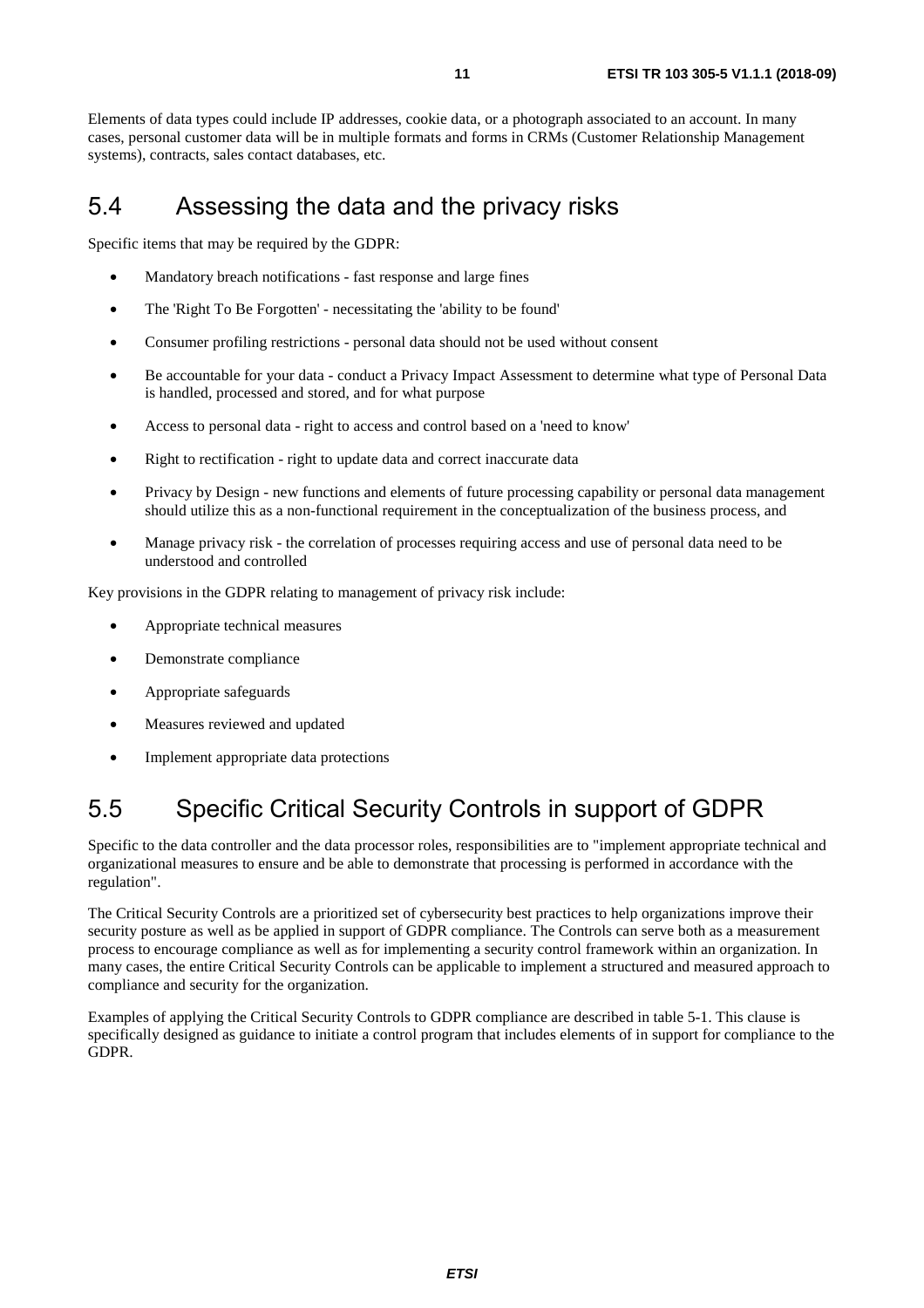<span id="page-11-0"></span>NOTE: The use of *shall* in table 5-1 is taken from the indicated GDPR provision citations. The citations are provided for reference and not intended to make the related Critical Security Controls normative [[i.1](#page-4-0)].

| csc             | <b>Critical Security Control</b>                          | <b>GDPR Provision Citations</b>                                                                                                                                                                                                                                                                                                                                                                                                                                                                                                                                                                                                                                                                                                                                                                                                                                                                                                                                                                                                                                                                                                                                                                                                                                                                                                                                                                  |
|-----------------|-----------------------------------------------------------|--------------------------------------------------------------------------------------------------------------------------------------------------------------------------------------------------------------------------------------------------------------------------------------------------------------------------------------------------------------------------------------------------------------------------------------------------------------------------------------------------------------------------------------------------------------------------------------------------------------------------------------------------------------------------------------------------------------------------------------------------------------------------------------------------------------------------------------------------------------------------------------------------------------------------------------------------------------------------------------------------------------------------------------------------------------------------------------------------------------------------------------------------------------------------------------------------------------------------------------------------------------------------------------------------------------------------------------------------------------------------------------------------|
| 6               | Maintenance, Monitoring and                               | Art. 30 Records of processing activities                                                                                                                                                                                                                                                                                                                                                                                                                                                                                                                                                                                                                                                                                                                                                                                                                                                                                                                                                                                                                                                                                                                                                                                                                                                                                                                                                         |
|                 | Analysis of Audit Log                                     |                                                                                                                                                                                                                                                                                                                                                                                                                                                                                                                                                                                                                                                                                                                                                                                                                                                                                                                                                                                                                                                                                                                                                                                                                                                                                                                                                                                                  |
| 13              | Data Protection                                           | Art. 5(1)(f) processed in a manner that ensures appropriate security of the<br>personal data, including protection against unauthorized or unlawful processing<br>and against accidental loss, destruction or damage, using appropriate technical<br>or organizational measures<br>Art. 24(2) the implementation of appropriate data protection policies<br>Art. 25(2) only personal data which are necessary for each specific purpose of<br>the processing are processed. That obligation applies to the amount of<br>personal data collected, the extent of their processing, the period of their<br>storage and their accessibility<br>Art. 28(4) requirement to fulfill the data protection requirements across the data<br>processing supply chain<br>Art. 32(1) (a-d) the controller and the processor shall implement appropriate<br>technical and organizational measures to ensure a level of security appropriate<br>to the risk<br>Art. 32(2) appropriate level of security account shall be taken in particular of the<br>risks that are presented by processing, in particular from accidental or unlawful<br>destruction, loss, alteration, unauthorized disclosure of, or access to personal<br>data transmitted, stored or otherwise processed<br>Art. 35(1) carry out an assessment of the impact of the envisaged processing<br>operations on the protection of personal data |
|                 |                                                           | Art. 35(7)(d) including safeguards, security measures and mechanisms to<br>ensure the protection of personal data                                                                                                                                                                                                                                                                                                                                                                                                                                                                                                                                                                                                                                                                                                                                                                                                                                                                                                                                                                                                                                                                                                                                                                                                                                                                                |
| 14              | Controlled Access Based on<br>the Need to Know            | Art. 5(1)(b) collected for specified, explicit and legitimate purposes and not<br>further processed in a manner that is incompatible with those purposes<br>Art. 5(1)(f) processed in a manner that ensures appropriate security of the<br>personal data, including protection against unauthorized or unlawful processing<br>and against accidental loss, destruction or damage, using appropriate technical<br>or organizational measures<br>Art. 6(4)(e) the existence of appropriate safeguards, which may include<br>encryption or pseudonymization<br>Art. 25(2) only personal data which are necessary for each specific purpose of<br>the processing are processed. That obligation applies to the amount of<br>personal data collected, the extent of their processing, the period of their<br>storage and their accessibility<br>Art. 32(1)(a-d) the controller and the processor shall implement appropriate<br>technical and organizational measures to ensure a level of security appropriate<br>to the risk<br>Art. 35(1) carry out an assessment of the impact of the envisaged processing<br>operations on the protection of personal data                                                                                                                                                                                                                                       |
| $\overline{17}$ | Implement a Security<br>Awareness and Training<br>Program | Art. 39(1)(b) training of staff involved in processing operations                                                                                                                                                                                                                                                                                                                                                                                                                                                                                                                                                                                                                                                                                                                                                                                                                                                                                                                                                                                                                                                                                                                                                                                                                                                                                                                                |
| 19              | Incident Response and<br>Management                       | Art. 33(3)(d) describe the measures taken or proposed to be taken by the<br>controller to address the personal data breach, including, where appropriate,<br>measures to mitigate its possible adverse effects                                                                                                                                                                                                                                                                                                                                                                                                                                                                                                                                                                                                                                                                                                                                                                                                                                                                                                                                                                                                                                                                                                                                                                                   |

Implementers should review and implement all appropriate security controls in order to conform to the full compliance requirements. This review includes a complete understanding and visualization of the data flows for personal information throughout the enterprise.

### 5.6 Use of Hardened virtual machine images

When the enterprise makes use of cloud data centers, implementors should consider the use of pre-hardened virtual machines for the principal marketplace platforms described in Part 4 of the present Technical Report. Such hardened images conform to the applicable security standards of the Critical Security Control benchmarks, and provide ondemand security to cloud computing environments.